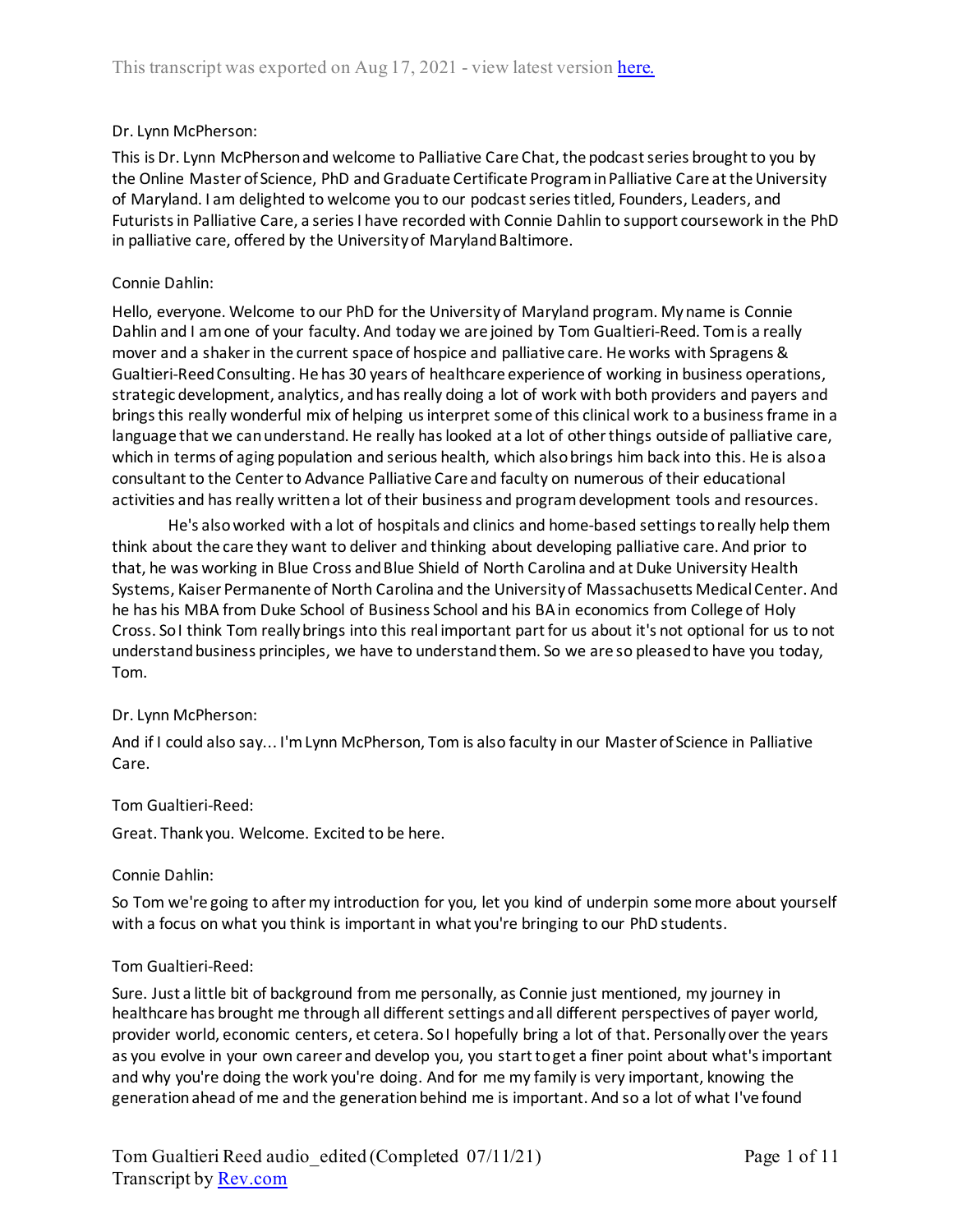myself focused in on is thinking about our healthcare system and how do we make it better at a time when people need it the most. And we can go into more detail as we go forward, but I think that's really what drives me when I think about the field of palliative care and the work that I do and why I do it.

## Connie Dahlin:

So we have to ask, because we've asked everybody that we've interviewed. What is the most entertaining fact about you that I don't know?

## Tom Gualtieri-Reed:

I think I'm kind of a straight on, my entertaining fact is I absolutely love to spend time with my kids and my wife. Just last week we were at my daughter's graduation and had all of their friends in a safe way together. And so I can say that that is the most critical foundation to me. It may not sound exciting and entertaining but it is genuinely who I am and what I believe. So for some people hanging out with our kids is not something that they would say they love to do, and I love it. So that's my little nugget for you.

## Connie Dahlin:

Well, that's great. I mean, I think people need to think about what are the other things that bring them joy and also help them to have other interests in this. So you've talked a little bit about what you love, but in terms of moving into palliative care what is it that you feel like you're currently doing to move the future and kind of what's your passion about it?

## Tom Gualtieri-Reed:

Yeah, I mean, there's a couple of things about it. First of all, we've talked for many, many years about population health as a term and we've used it for years and yet our system gets very siloed. So we get very fixated in one area. And so I think one of the things that I absolutely love to do, and I do this when I'm out doing the discovery work, when I'm starting off a consulting engagement or learning about an organization is the discovery interviews and talking to different people about the perspective that they have about the population that they're caring for. And it could be an emergency clinician, it could be an ICU clinician, it could be a home-based primary care provider or a nurse and hearing from them what they're seeing in the system.

And then the magic of figuring out ways to connect the dots where I think that in this field of palliative care the clinicians in our field and clinicians in hospice are so magical at that same process that they do with patients and families. And so what energizes me is to think about the skills that we have in the field of palliative care and hospice as clinicians, and how do we take those same skills and apply it to understanding the business side of healthcare and to figuring out that continuity of care and really understanding, "How do we make the different parts of our system work better together?" And so that's what drives and energizes me when I think about again, going out and do that discovery, learning what's going on, and just starting to put a couple pieces together that start to shape a better team, a better program, a better plan, a better way to identify patients then was there before I got there. So I think that's a lot of where the field is trying to go to.

## Connie Dahlin:

I think you also kind of hit something and I know you and I have talked about this, but I think the flip side is true, right? Palliative care is not so insular, we are not so unique. And I think one of our other things we need to be doing, but I think I know you're really good at is saying, "Look, there's been a lot of things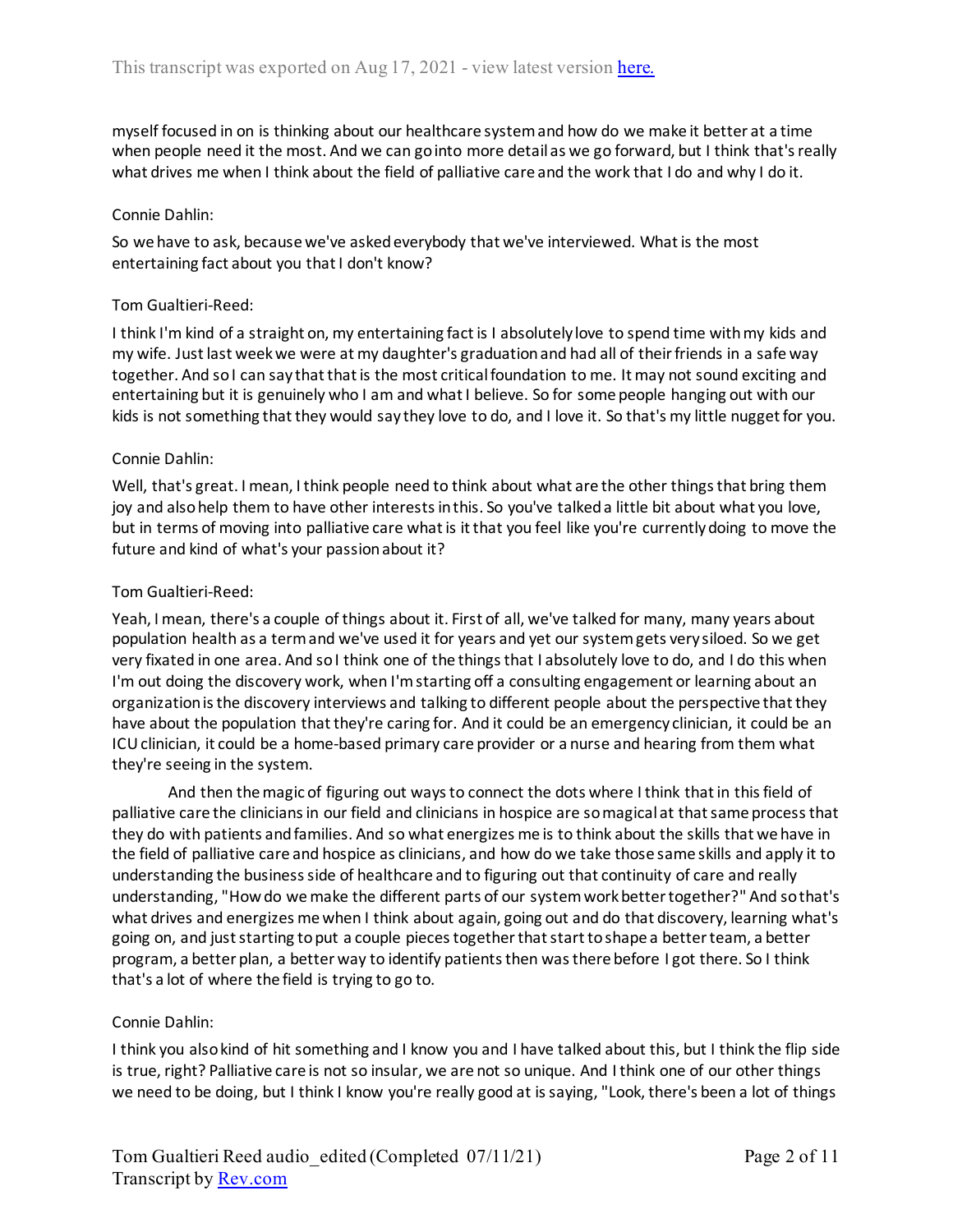that have been tried in the business world and other models that we need to bring in that we don't recreate the wheel and that we acknowledge that other people have expertise in other areas." Does that make sense with you?

# Tom Gualtieri-Reed:

Yeah, absolutely. And again, I'm going to think about what makes the field unique. And I would say what makes the field unique is that the clinicians in the field know this population often better than many others. And to your point, though, we can't walk in with the perspective that we know it all. We've got to walk in with a spirit of curiosity, a spirit of understanding and learning. And again, one parallel I always think about for clinicians who are doing leadership work, I do a lot of work with clinical leaders is the skill that you have in running a complex family meeting, of learning about the patient and their family caregivers, understanding that capability that you have is powerful in the business and planning side of the house, because you're going in with curiosity, you're trying to connect the dots between. And to your point Connie, there's a lot of resources that are around a palliative care team, if they're in whatever setting they're in.

And so part of the magic of this is finding what the skills are and the people that are around you that know their business very well, know to serve as well. And how do you tap into that and how do you help work with them? And then from a strategy perspective, how do you have them become an advocate for what you're trying to solve for, and how do you start to do things together? I often say to people, the most powerful person that can sometimes express what you need in a palliative care service, if you're doing planning or in hospice service, if you're trying to sift through how to grow referrals, is the others. Others around you, other referring providers coming forward and saying, "Oh, we need that thing. We need that." And so how do you build those relationships in a way that make it more of others talking about the value of your service sometimes more than you? So there's an example.

# Connie Dahlin:

I think also you bring up this interesting point suddenly that you're doing. And I think that in the way that hospice and palliative care was formed, it was very much out of this clinician lens. And that, that lens now has to have many facets to it because it has to be clinical, it has to be business, it has to be a technology. It can't be to be successful anymore. And I think in my mind and I'm kind of speaking very generally and probably over generalizing, but I think there's still a lot of clinicians who hold so tightly to that clinical piece and are not willing to kind of pull in some of those other parts and it kind of limits their practice and limits their scope.

I think of it like when you're building, if you were to take some rubber bands and you wanted to make a little rubber ball, if you have one rubber band, you do nothing. But when you start adding the other bands of the other disciplines you pull together, and then you have something that can be more than just a rubber band. What does that say to you or does that resonate with you?

## Tom Gualtieri-Reed:

Yeah, it does. And I think about the fact that what you are building, and maybe I can shift a little bit into kind of what's the challenges that you face in this field. And I mean, certainly one is the fact that engaging people in hospice in particular in a topic that people don't want to talk about often, and don't want to admit to. And I think about that is when I think about late referrals and you talk to a clinician from an oncology practice, they'll often say, "Well, how do I open up a conversation about anything other than hope?" Right? So you start realizing that from that perspective of that clinician,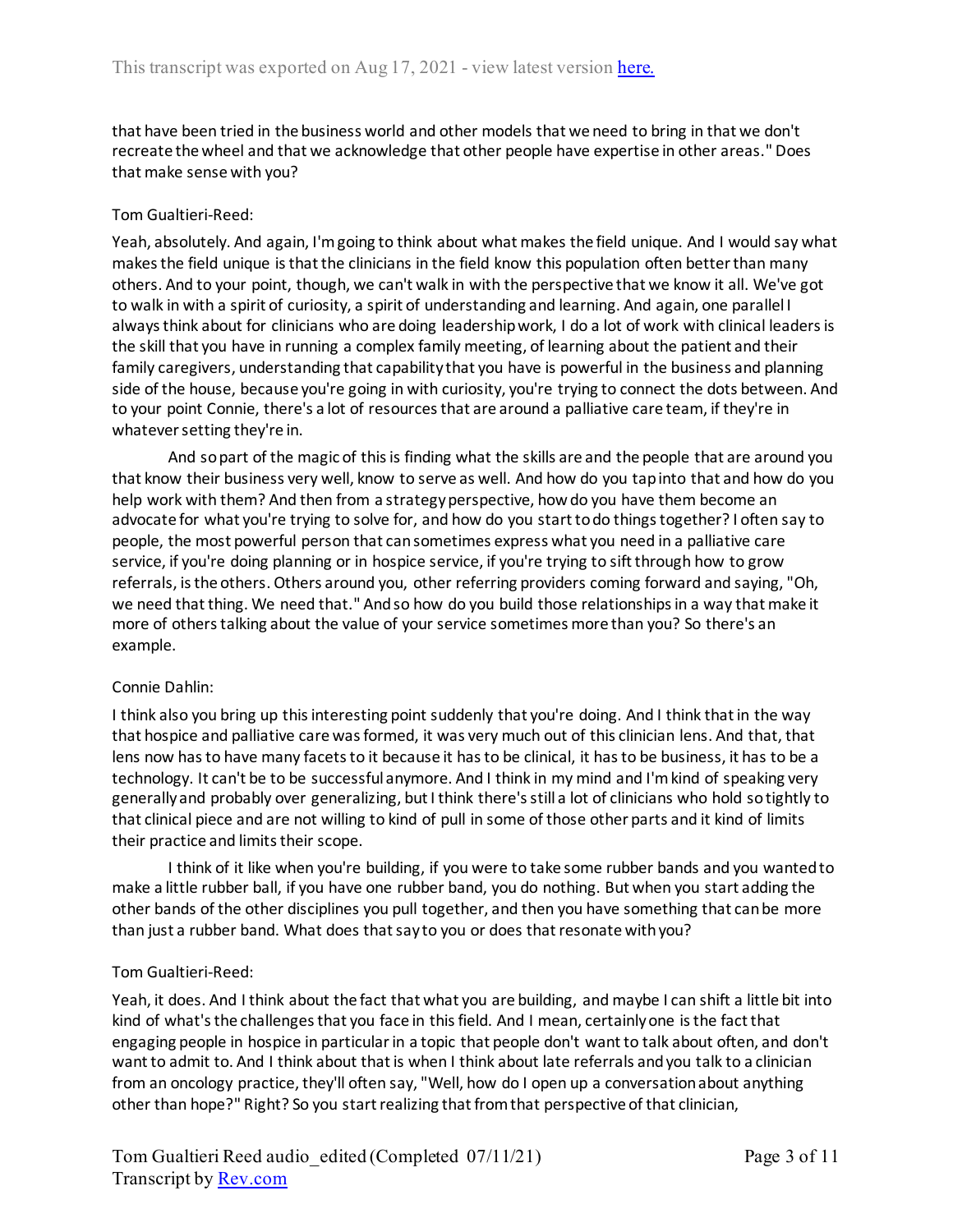understanding that's where they're coming from, becomes an opportunity for you to figure out how to engage with them in a way that gives them permission to talk about something such as palliative care or such as hospice.

So there's an example where you know about rubber bands and patching things together. It's also about building very constructive relationships with the folks and again, being an extension of their service in some ways, a part of their care pathway, integrating into their workflow, et cetera. Those kinds of things becomes a way that you're not this standalone piece of this tool over here, but you're a tool in a toolbox, you're something broader. So that's kind of one challenge. I think the other challenge that we face in this work is we sit on a fee for service chassis in the payment world. And so the model of getting resources is often driven by, "How much additional revenue or money will you bring into our system?" And we are, we have to be pragmatic about it. Healthcare is run as a business. It is the reality, there are business elements to it.

So the question becomes is how do you think about shifting from a fee for service mentality, where a lot of your resources come through a value based channel, and how do you measure that? And again, back to your point about rubber bands and cobbling things together, if you can be part of a broader strategy to grow a program more efficiently, again integrating into a cancer practice that is sitting on a fee for service chassis, they want to see more patients running through their system. Well, how do you jump in and help them more efficiently see patients through their system? You're adding value to them, but you're still working in a fee for service environment.

So I don't know if that connects all the dots Connie, but I was trying to think about that thread of... I loved your image of kind of rubber bands and the magic of what we're trying to figure out, given the challenges that are out there of how do you become part of the bloodstream of a healthcare system? How do you become not a bolt-on, but an integral part of a mechanism that's improving the population's care specific to this population.

## Connie Dahlin:

So you said something that I think is really important for our students to think about and really get comfortable with this whole concept of value-based care. Do you want to talk a little bit about why that specific terminology is important now and for the future of palliative care particularly as we kind of think about reimbursement and business models?

## Tom Gualtieri-Reed:

Yeah. So there's a thread of information that comes through this. I mean Becky and I've been in healthcare for 30 years. And so I'm going to go back to 1988 in a hospital setting diagnosis related groupings, DRGs were starting to come to shape as the payment model for hospitals. And the shift in the hospital setting was before Medicare and others paid based upon the charges that came out of the hospital. And they moved to what were called DRG payment, which was per episode of care within a hospital, a hospital got paid a certain amount. When that happened, and the hospital I was in, we started shaping and forming teams, looking at patients coming in with heart failure, "How many x-rays do they need? How many different tests do they need? What should happen on day three, which had happened on day four, what should happened on day five?"

So there was a whole re look at how certain patients were working through the hospital with a goal of, from a reimbursement perspective being as efficient and effective as you could be for your DRG payment that you were getting. That same concept is what's trying to happen across populations. So how do we think about a payment that you get for not every single procedure you do, but for the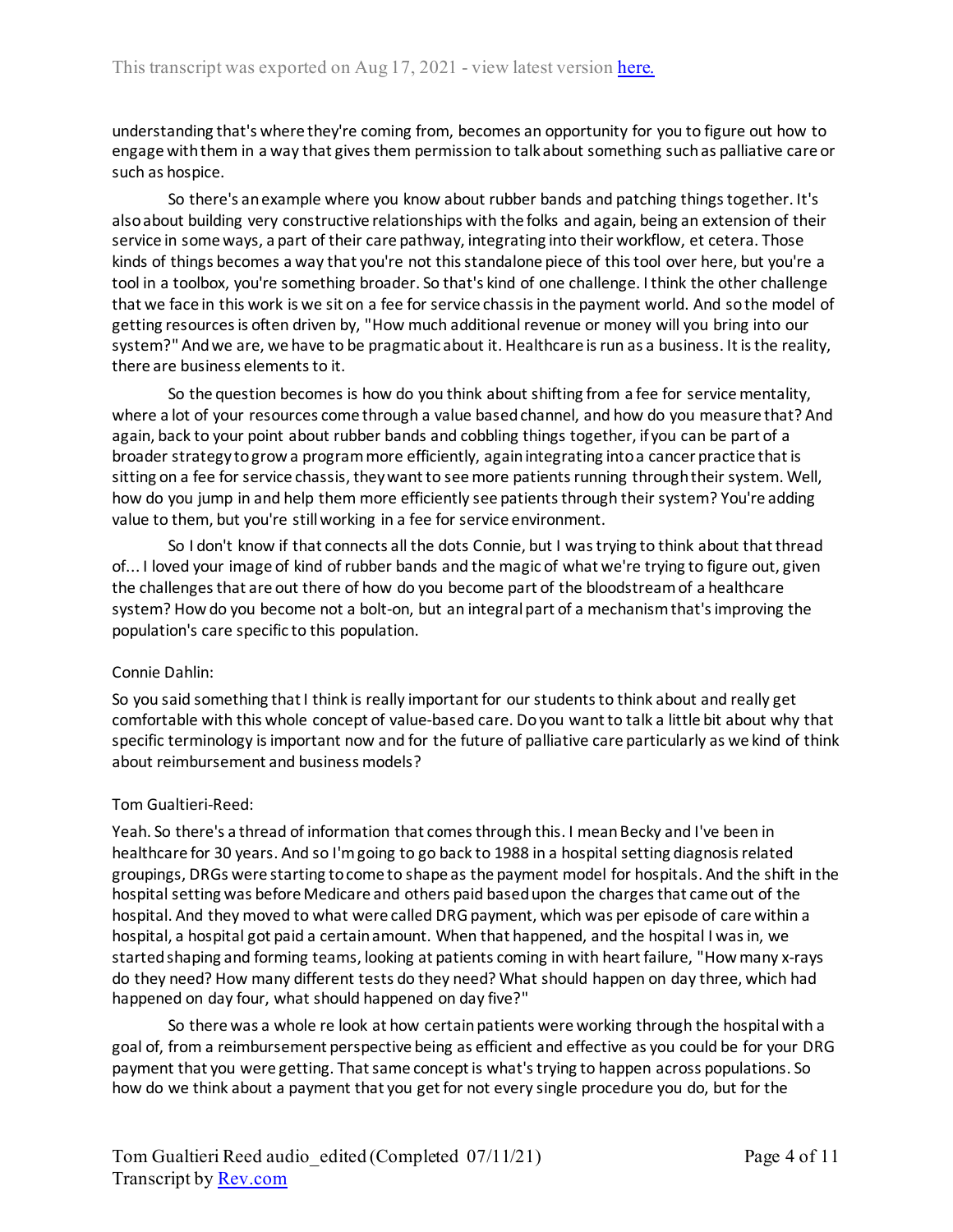outcome of the episode of care that someone might be having that cuts across hospital, outpatient, home-based, all those different settings. So I like to go back to that as an example, because it's not anything new in our delivery system. What is new is we're trying to take that concept and bring it across all the different silos of our healthcare system. And it's very, very hard to do. So that's one example. And I just want to go back again just to kind of frame up that fee for service and what the challenges in our delivery system for particularly, I'm going to focus on palliative care services for a minute.

Is that in a fee for service world, you're getting paid for the services that a billable provider can deliver. And a billable provider is a physician or an advanced practice provider, a PA, a advanced practice nurse, and there are codes and all sorts of logic that goes into what you can or can't get paid. And there's relative value units that drive the payment. But my point is oftentimes we find ourselves talking about, "Well, how many are we use, or how much revenue did a person generate on a palliative care team." But what we know is palliative care is a team sport. So in our fee for service world, we're getting paid for a piece of the service that we're providing for the billable providers, but we have a social worker, we have pharmacists, we have a wonderful chaplaincy service, that's all part of the care model. And that is one of the tensions and challenges we have in our fee for service world, within the palliative care services, where you're not able to fully cover the cost of the entire team.

And I think that's one of the fundamental challenges in our fee for service model today. And the other is you are also competing up against a lot of other services where their revenue is adequately covering the cost of their services. And so you're working with services where they're making more resources than you because they're generating enough revenue to cover their costs. And so in a fee for service world, you're competing up against that. And the last piece of it is, is that in a fee for service world more gets paid, so more gets done. And so you're swimming upstream a little bit when you stop and say, "Does aunt Julie want to continue the care that she's getting with her wonderful oncologist?" Can be a great service. And it's hard to kind of slow the train and have the conversation because in the fee for service world, the more different services they're getting done elsewhere, the more revenue they're making. And it sounds very crass, but that's the mechanism that we do have and that we're sitting on. And so anyway, there was a couple of points that I wanted to...

# Connie Dahlin:

I think those are great. I mean, I think that, that's the part that we want people to think about. It's like, this thought process isn't going away. It's been with us for a long time, it will continue in the future. The question is, how does it sort of play out? I was really intrigued last week, the National Academy of Science, Engineering and Medicine released the Future of Nursing 2020 to 2030 Report, and very deliberate about bringing care back into the community for health equity, and very deliberate about saying it's healthcare in which their medical services and social services to pick up the whole social determinants of health piece. And so it was just fascinating for me to sort of think about in that realm of what we're struggling with, exactly what we're saying in palliative care of this duality, if you will survival and picking up the revenue and working within the guidelines and then thinking about our philosophical base and how does that kind of work. And then knowing that we need the business experts to be helping guide us, right? That's a very interesting part.

Dr. Lynn McPherson:

Connie, one question?

Connie Dahlin:

Sure.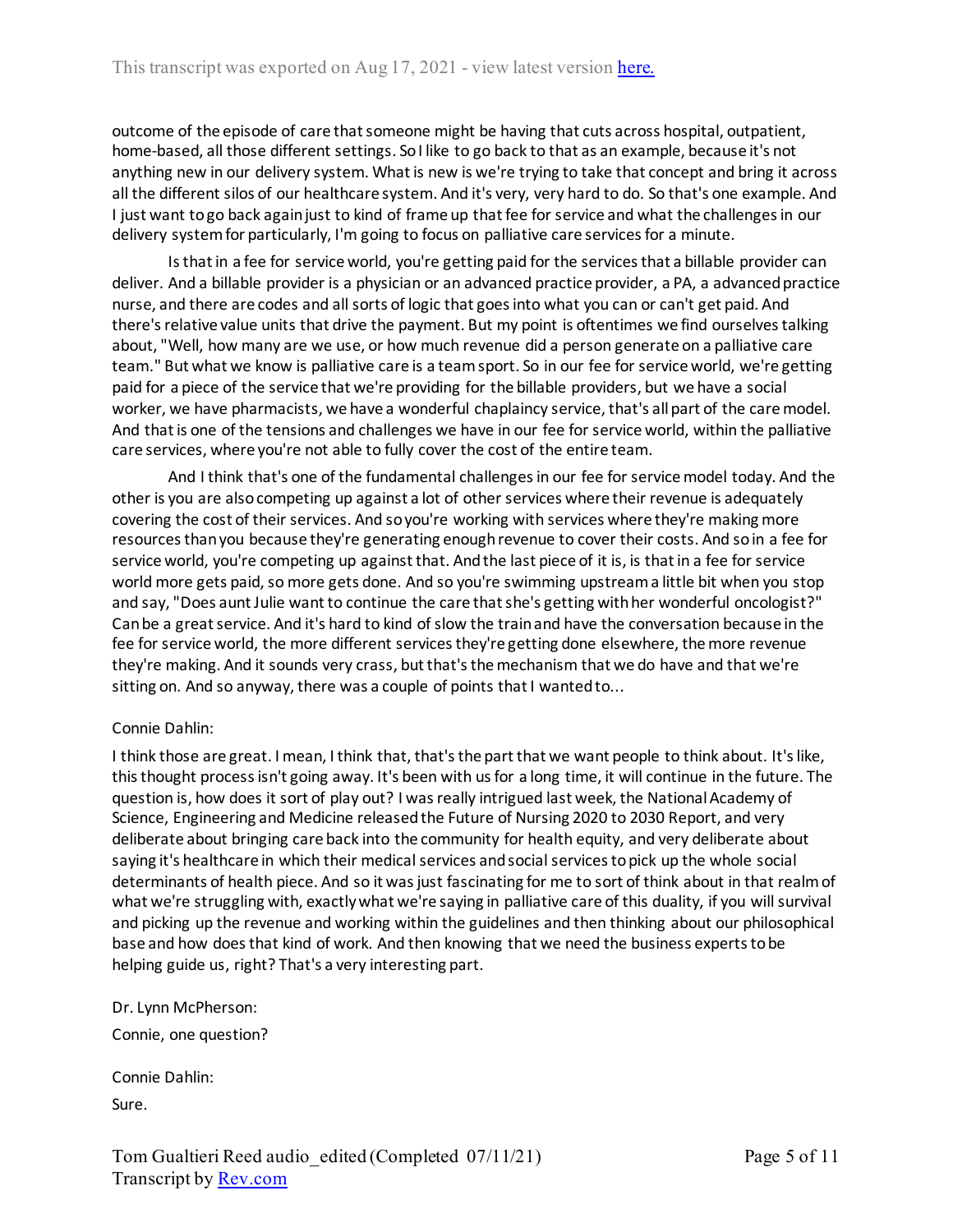## Dr. Lynn McPherson:

So speaking as a pharmacist, who's non-billable [inaudible 00:20:27] value and it just kills me when I hear a palliative care team talk about, "Well, the pharmacist could go see Mrs. Smith, but the nurse practitioner can bill." I mean, it's so frustrating. What are your thoughts on that?

## Tom Gualtieri-Reed:

Yeah, Lynn, I think there's a couple things on that. I think number one, that there's often times when we'll be working with a program and we'll be recommending that they need to add a non-billable provider, so they need to add a triage nurse. They need to add a pharmacist. And what we're able to start to think about is the most effective use of each of the team members. And in that case, we might say having a really good nurse triage person on a team will help prioritize which patients might be most effective for the physician to go to versus the APP versus the social worker. And the logic starts to become, "How do you free up, right? The most if it's billable with a billable service provider to make sure that they're seeing the next new patient which might get paid higher, but more importantly brings another volume into the team?"

And so you can start having this conversation about how the additional addition of certain providers on the team, clinicians on the team make the rest of the team more productive, more efficient, more effective. So that is one way to put it in. Another way is to really look at that data and think about the number of in this case, it's pharmacy or medication issues that are going on and talking about those in terms of cost or utilization factors. So if you can find five cases where it took five days for the meds to be figured out, well, that was, if you're in a hospital setting, that's two or three extra days in the hospital. So thinking about throughput as another example of how you can think about that. And I would always say we, we tend to go to the business side and we find ourselves feeding the frenzy of it.

And I know my lessons have continued to be that everyone's best intentions need to be understood and let's assume best intentions on administrators and others. They are absolutely under the gun for certain pressures of financial efficiency. They need to be able to talk to their colleagues and rationalize why they think that something is good. So the more data that you have that shows good use of a team that you have, that shows case examples where patients went through the cycle and they could have been dealt with better. The more data you have, the more business strategy you're using. And it's not all about the next revenue it's about that overall effective use of the team. And just don't feed into the frenzy. My guidance is don't feed into the frenzy of revenue.

Think about the data that tells the story about how effectively you're using different members of the team and each of those members of the team is resulting in better outcomes. And don't ever apologize for the fact that you had really good patient outcomes that you reduce suffering, because that is part of the value equation. And if we aren't talking about it, others are not going to talk about it. So keeping the patient value proposition in this is I think, a really important role of our field. Does that help Lynn?

## Dr. Lynn McPherson:

It does, but it's hard sometimes to show, I think, to demonstrate that increased efficiency by having the non-billable practitioner in the loop, don't you think?

# Tom Gualtieri-Reed:

Oh gosh, it's hard because the other part of it, and this goes back into the kind of population health challenge we've got here, which is we're trying to articulate the value of a service that helped make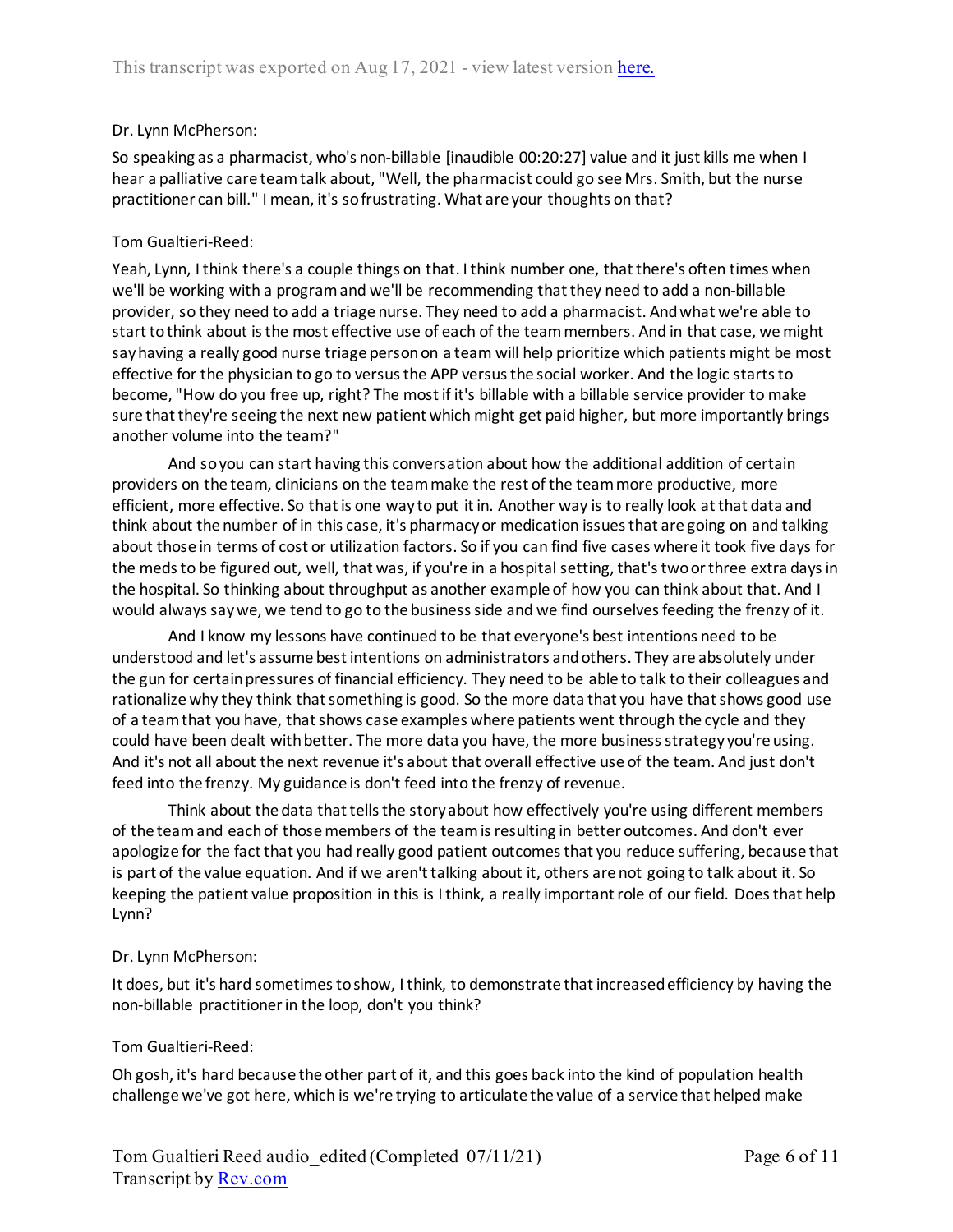something more efficient, which means that helped not have other things happen. And so the question is always, "How do you quantify something that never occurred, right?" So in pharmacy you're trying to articulate how you avoided so many medication errors using that as an example, or how you avoided overdosing someone or under dosing someone or et cetera. So my experience has continued to be that number one, be tracking whatever data that you can because that shows good business discipline. It shows that you are staying attuned and thinking about where you are spending your time. And I think the second thing is patient stories and finding the two or three that you went through and those two together can often be very helpful.

A third one, which I often recommend to folks is if you've got someone who is challenging what you're doing and has a lot of questions, invite them to a team meeting, invite them to do rounds with you, invite them to see what you see. And that's not to, again, over promote to say, "Hey, we're the experts of the most complex and we know it all. Come learn from us." Just let them observe and listen and watch the team. And many times the epiphany starts to click off for people and they realize, "Ah, now I get it. Now I get the connection points," and they see, and they hear it in a very different way. That's another way to do it. So if you can't quantify it, find a way to emotionally connect to it.

## Connie Dahlin:

Well, and I would also say Tom, I think there's a sense that only clinical people can follow us even into patient visits. I've had business people be a visitor with me for the day. Now they had nothing to say. They were truly an observer, but it was so eyeopening for them when they heard the complexity of the conversations, because even in rounds or something like that, it's second or third hand. When they're having to see what you have to bring up in that emotional moment and God forbid you say the word death and dying, and they're like having their own internal reaction to it, it's so powerful, right? And so I think this other part Lynn talks a lot about transdisciplinary, well, that goes across from business to IT, to clinician, right? Of how do we kind of think about that. So I think that's also really important for our learners to think about.

## Tom Gualtieri-Reed:

Yeah. And I think just a quick story, but even my wonderful business partner, Lynn Spragens, who's been doing this work for so many years. When I first started working on this with her we would go and we would make sure that we attended a team meeting. So if we're doing a consulting project, we go in and we meet with the team and we just observed the team. And we're not clinicians, but we quickly start to get a feel for what is going on, on the team, what are the dynamics on the team? How are people communicating? How are they triaging their patients? Same thing can happen with an administrative person in your area. And I'm always a huge fan, if you're a clinician, find an administrative dyad partner, find someone in finance.

And even if someone finances to help you pull some reports together, many, many will be very interested in coming over and just learning and joining one of your team meetings. It's just a way to engage and engage with the people that are trying to make these very difficult decisions. One other comment, and this is just a perspective that I have, which is unfortunately you're not number one in everyone else's priority list, right? Leaders and administrators and decision makers and folks that are running these systems and programs and home-based and clinic, they have a lot going on. Helping them understand you and what you're trying to solve for in some way helps them get more context when you're coming in and talking about services that you need, growth that you're seeing, opportunities you have to integrate, how you want to partner with others to improve some things. The more they know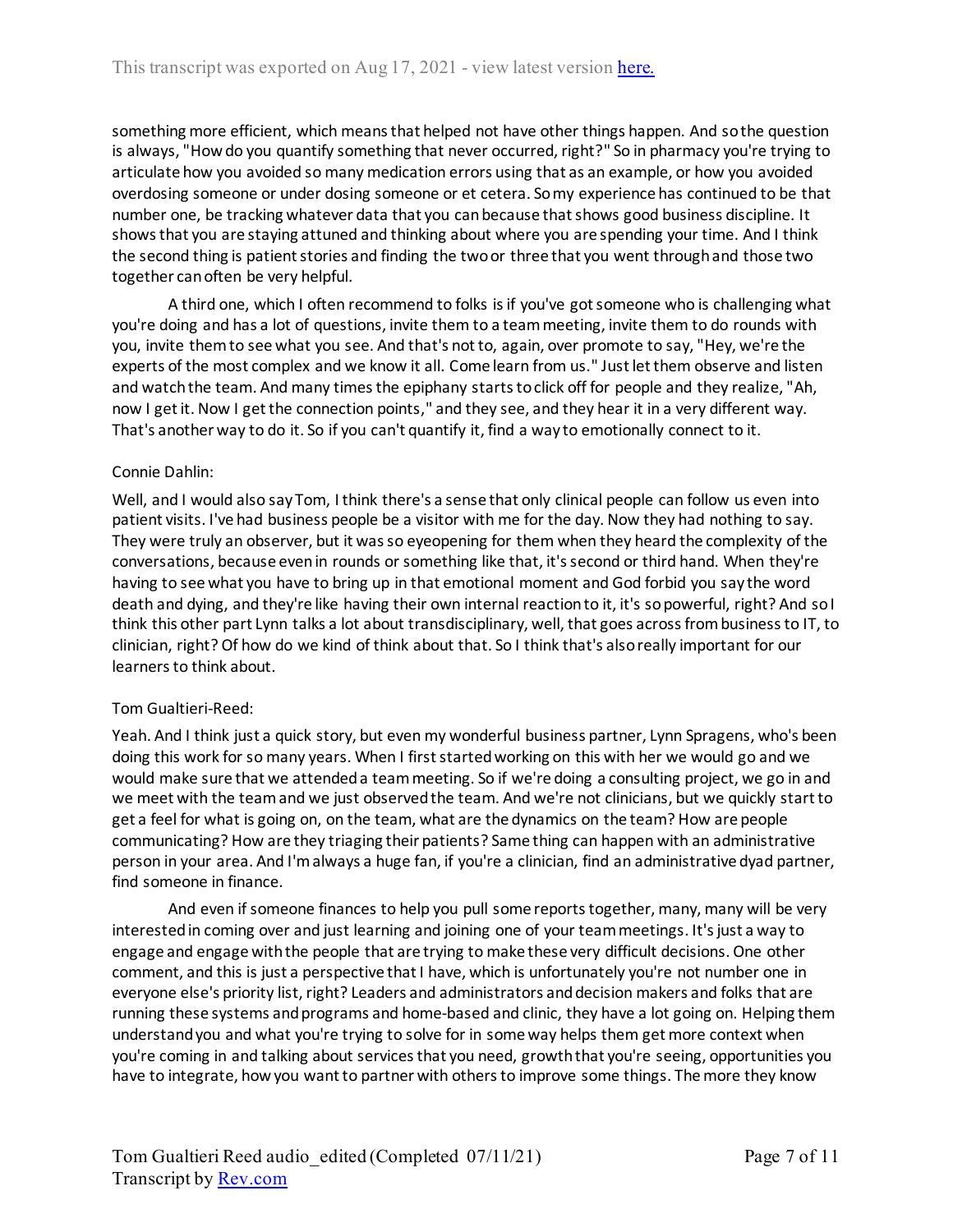about you, the more they'll be able to review susceptive to different ideas about what you're trying to solve for.

#### Connie Dahlin:

That's great. So Tom, like what keeps you up at night right now about the future of palliative care?

#### Tom Gualtieri-Reed:

I have more excitement than I have worries.

#### Connie Dahlin:

Okay, that is good.

#### Tom Gualtieri-Reed:

Yeah, I do. My excitement is that palliative care and hospice has been on for a long time, but all the nuances of the two, but there is growing recognition of the importance of this service as part of broader care systems. I think whether it's through public, where people are starting to realize and are asking for it, they're seeing articles about palliative care. And so you've got patients asking for it, whether it's because of the standards and recommendations coming out through the NCP Consensus Project Release of Addition for 2018, which gave some press and some more meat for people to hang onto to say, "How do we integrate palliative care?" Whether it's ASCO and others who are recommending it be part of cancer care, all these different strategies and tactics are starting to happen, which is making it more of an expectation, more of a standard of care.

And so that's where my excitement is. I don't know if they're worries, but where I hope we can continue to do is to not apologize for what we're trying to do. To come in with a little bit more of a less defensive, "Let me defend what I need," and more of an assumptive of, "This is standard of care, we've got patients cycling through, our systems look like this." To Lynn's point, "We've got patients that are suffering through unnecessary pain. We are here to help work and collaborate with you to figure out how to integrate with services that are already being built in some ways." So that's where I hope we can go. So maybe it's more of a hope that we really change how we position what we're doing and how we're approaching things.

And again, I think at a very pragmatic level, it's we can go in and fight or we can go in and collaborate and partner. And the more we go collaborate and partner, we bring information that shows how it's becoming standard of care. It shows how others are doing it. That's a lovely strategy too. We come in with examples of where we're trying to help partner and integrate. I often think of the great opportunities, for example, of case managers and others who are starting to see more and more of a need of population health across settings. How do we sit down and review cases with you? Let's learn together, those different strategies I hope is where we go because I think that's how we'll be more part of the fabric of the system and less of a bolt-on and less of a, "Okay, when we're ready for them."

My hope is that we really find ways to shift earlier into the disease trajectory. And again, the very pragmatic level that means rounding with people earlier in their disease, communicating with the referring providers, very consistently. Being part of an extension sometimes of someone else's team in again, a good way are ways to do that. So those are my more optimistic and hopeful than I am worried that we're going to fall apart.

Connie Dahlin: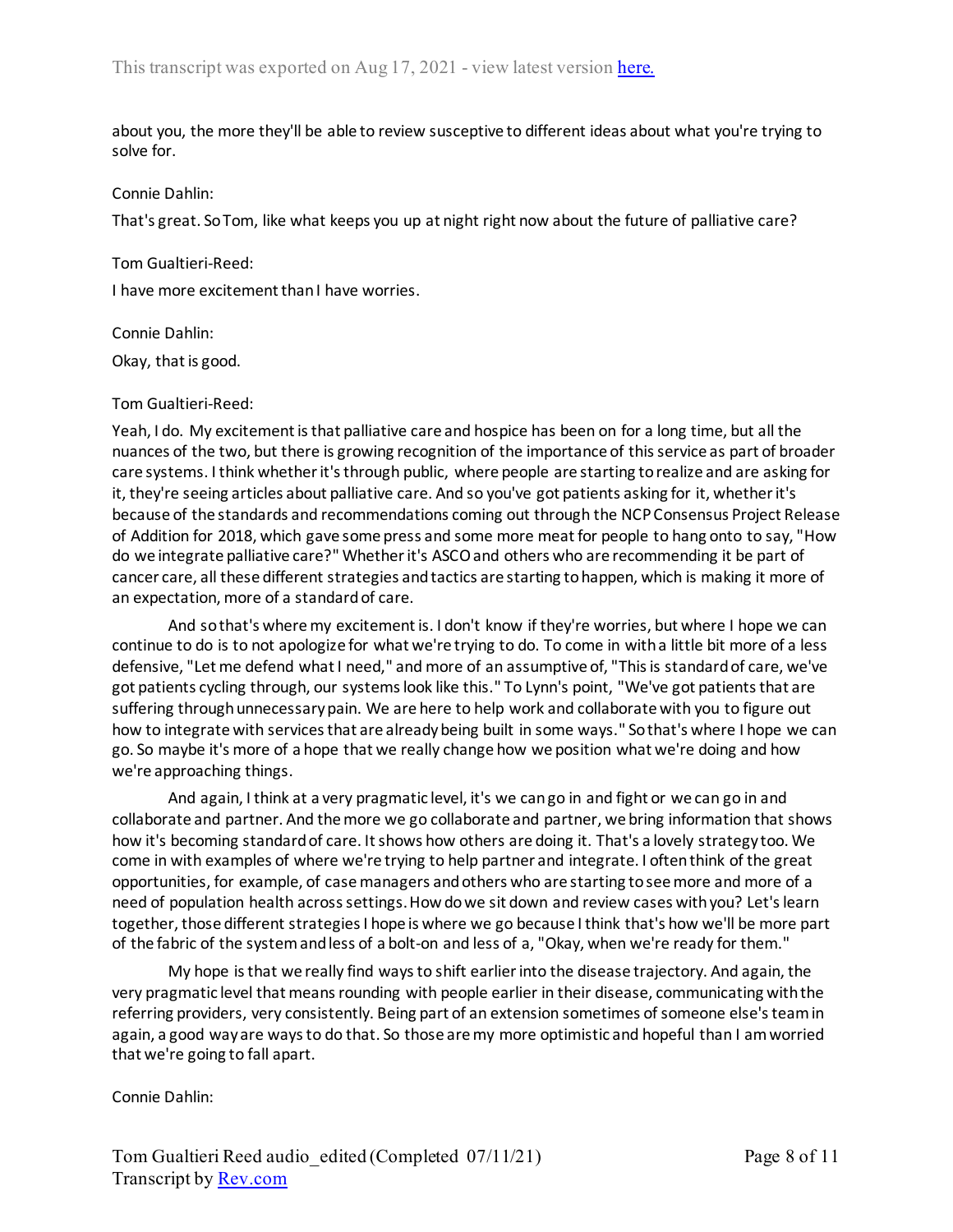The other thing that you've made me think of Tom is that it also means we have to pull the palliative care field to say that what we have done in the past is not where we're going in the future. Healthcare has changed, business models are changing, finances are changing. And so what we have done is very important for us to learn, but we have to grow with it. I think what you were saying about where does it fit in the cancer trajectory? It's not just at the end of life, where does it fit in heart failure? It's not just in D, C and D where we already know they have problems, but it's upstream in heart failure. Where does it fit in ALS? Where does it fit even in renal disease where we're talking to people before they start dialysis, right?

So it's not like waiting till people are so sick. And so I think to your point, that that means it's a very forward-thinking and then we also have to have our clinicians change because I still find some of my colleagues themselves are stuck in doing just end of life care. And that's a problem in my mind. And it's a challenge a little bit, because I think with COVID palliative care rightly was partnering and helping our clinicians. And these were really sick people, a lot of them at the end of life. So the challenge of, we got pushed back a little bit with COVID and so making sure that we found back and go forward again, I think is really important. Any thoughts about that kind of even just as a business frame?

## Tom Gualtieri-Reed:

Yeah. And I think having a vision, right? If I want to go to kind of business planning or however you want to frame it up, right? So you've got to understand where the world is today. You can't ignore it. You have to meet the world where it is today and understand where it is today, but then having a little bit of a vision about where you think it can go. Even mentally going into it with a growth mentality, right? That we think about where we can go. But again, you've got to go back and meet people where they are. So if you come in and say, "Here's the latest and greatest we're better than everybody else," but look you typically shut people off. So I'm thinking the strategy of have that vision of where you want to go, all the things you just said how do we reposition to think about growth and we're here to really integrate with, but then you do have to think about a staged way to get there.

And so how do you pause and say, "Okay, well, we are very focused today on end of life and that's where we're getting a lot of referrals. What can we do to move upstream a little bit?" So if I'm in a clinic based setting, how can I join the rounds that are going on in the heart team to review the most complex cases? If I am working in a home-based setting, how do I connect up with and build some strategic community relationships with other programs in the area who are also seeing complex patients and seeing if we can do some things and pilot some things together to get a little bit earlier referrals to go a little bit earlier upstream? So sometimes we come in and we try to build the Taj Mahal, we try to build just the one solution and I'm just a big believer in, if you want to have a vision of where you want to go, want to have a mentality of wanting to grow, but starting and working kind of in a stage way forward, picking the things that move you that way and not trying to do it all at once.

So I think that's a lot and I would say for the field, historically again, I've been involved in the field for eight, nine years now, I've seen the transition and the shift happen and it's happening sometimes with, or without us. There are more times that I go out to systems where someone has been trained at a place that had quality palliative care, and they're turning to their colleagues in neurology, their cardiology, and they're describing to them what they experienced. And I think those are examples where we should hold onto those, let others speak for the quality and they become advocates for what we want is one of the other shifts.

Connie Dahlin: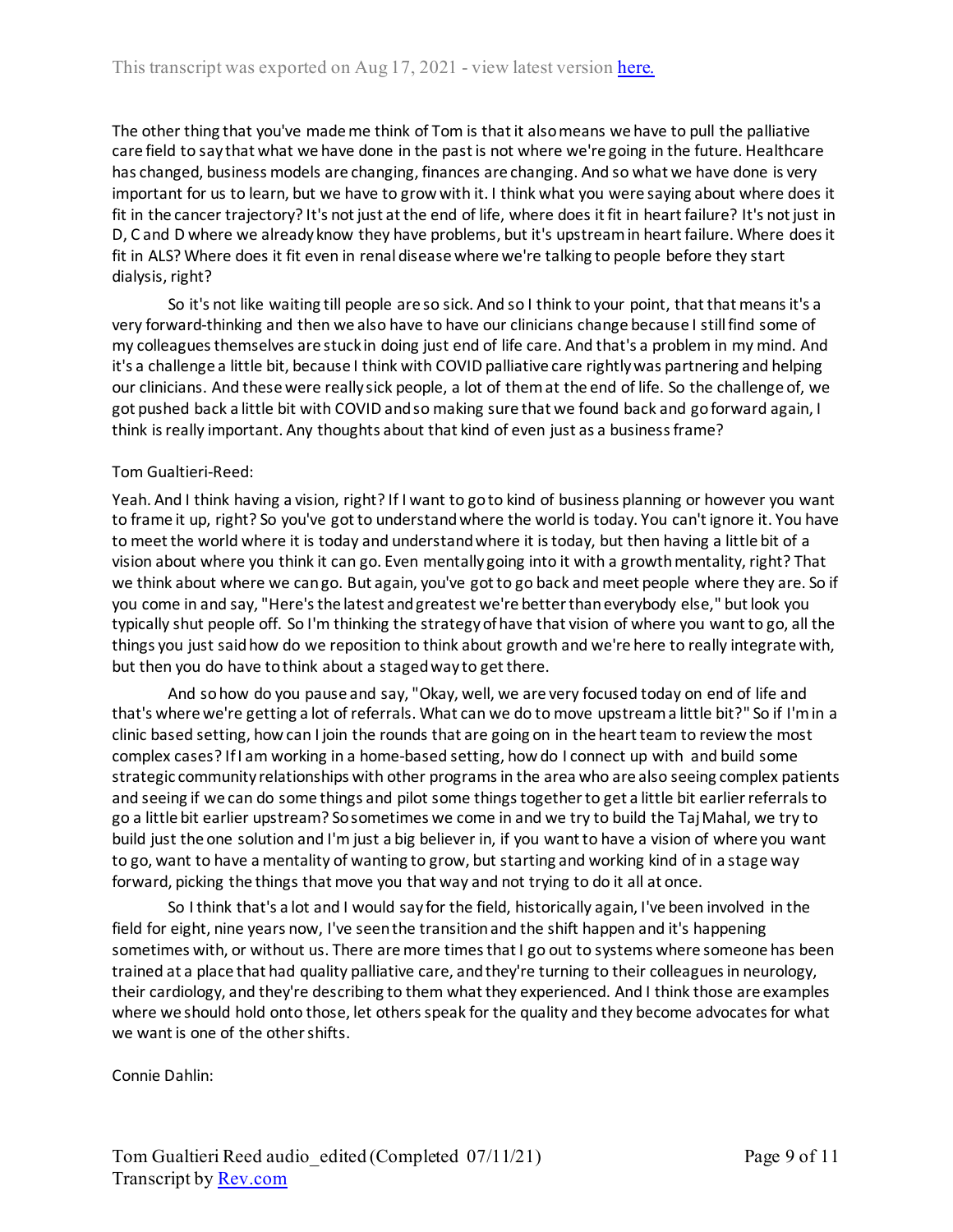So as we think about we have students who are going to be the next leaders by taking this PhD program. It's really exciting. So what advice would you give to them kind of going forward in terms of they're just starting, maybe in the field because we might have some people who have not been in palliative care, or we might have people who have not been in it for very long. What would be your advice for them in terms of kind of taking this next steps and starting out?

# Tom Gualtieri-Reed:

I'd say three. If you're newer to the field or even newer at the level that you're trying to move into, whatever it might be, whatever your next stage is taking that moment to do the discovery, taking that moment to go in and really understand if you're newer to the field, understand the field, understand what we are trying to solve for. But most importantly, understand the population that we're trying to take care of. I think that is fundamental to discovery of really understanding this population while so many people come in and they might say, "Oh, we can put a really good transition program in place, that'll solve it." No, these patients have a lot of needs at different times. That's part of the solution, but how do you create a broader one? So really understanding the patients and the population and understanding the field and what it's trying and how it fits.

I think the second is data. Is thinking about how to gather and collect data. It can be qualitative or quantitative. It certainly is number of admissions or a number of home visits or number of patients being readmitted, those things. But it's also stories. And it's also information that's specific to what the problems are that your funders are trying to solve for, the problems that your stakeholders need, like what data and information is important to them. But having that data is important. And the third is relationships. Building strategic relationships with clinical, programmatic, administrative colleagues. If you are the clinician side of the house, build a relationship with someone in finance, if you are in a home-based setting and you're a community-based practice, build a relationship with the clinician lead at the hospital.

Building relationships, understanding what others need is where I have seen the most success. Having people recognize that you're part of the solution, you're not here to threaten. You're not here to take away business, you're here to be part of in grow. I think just having those relationships, building that with them, learning about them, learning about what data's important to them is I think a big part of this magic.

## Connie Dahlin:

Wow. Well, those are really great words because they're very specific and I think people can learn with that. Lynn, do you have any other last minute comments or questions?

## Dr. Lynn McPherson:

No, I think that was a great overview. Thank you, Tom.

## Connie Dahlin:

Well, Tom, thank you very much. I know that the students will really find this helpful because you really offered some good insights and some real practical ones for them to go forward. So thank you very much for being with us today and we look forward to working with you more in the future.

Tom Gualtieri-Reed:

Great. Thanks for the opportunity.